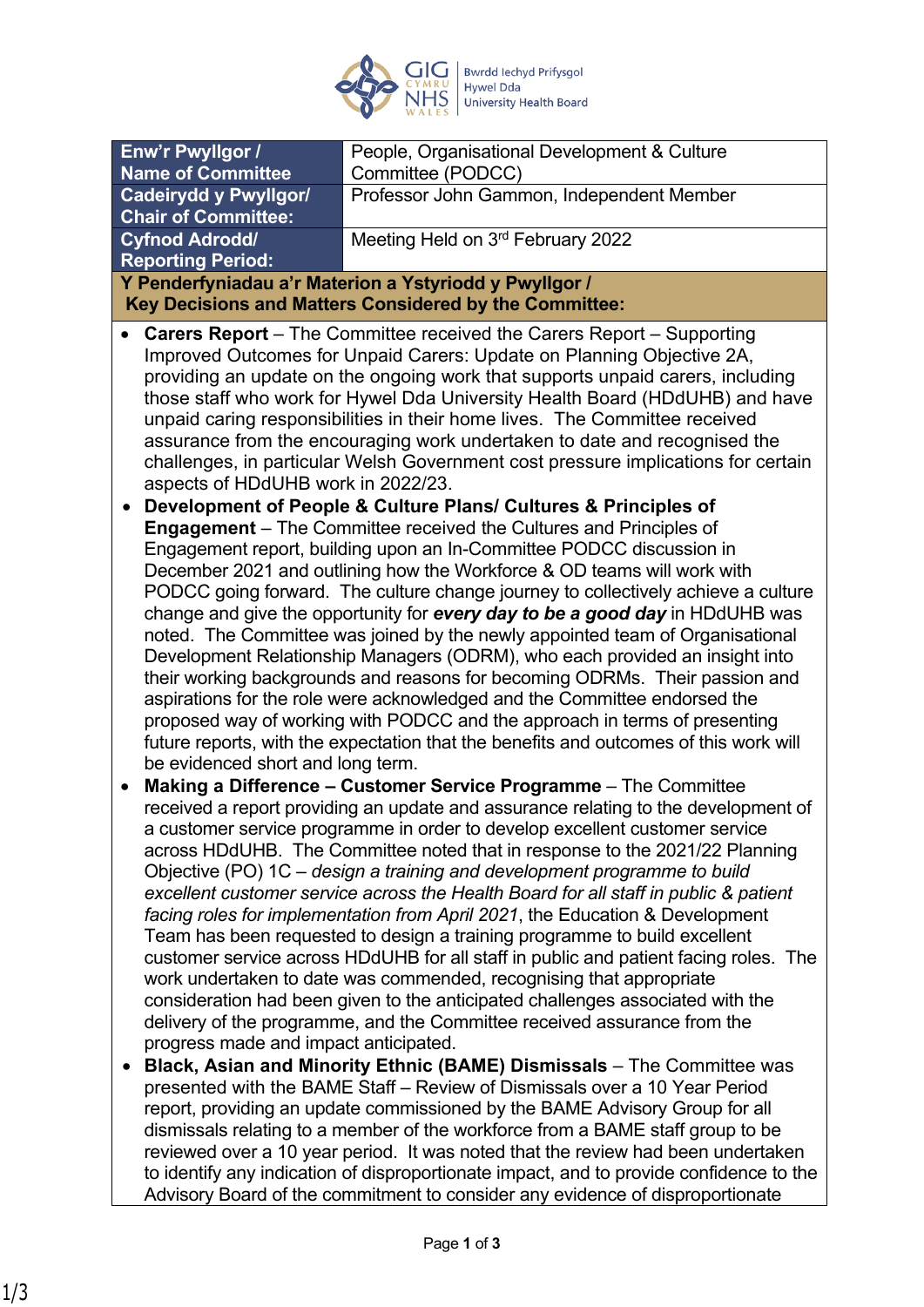action. Assurance was provided that no evidence of disproportionate impact based on the quantitative review of data had been found, however a number of recommendations were made to ensure more positive action could be taken to support BAME staff going through the disciplinary process. The Committee received assurance from the report whilst emphasising the importance of ensuring that the recommendations are monitored and fed back to PODCC.

- **Nursing & Midwifery Strategic Framework** The Committee received the Nursing & Midwifery Strategic Framework report, noting that the commitment to the nursing profession across HDdUHB over a 5-year period had been launched at the Nursing & Midwifery ceremony in November 2021. The aim of the Nursing & Midwifery Strategic Framework is to empower the profession at all levels of practice, and to improve the safety and quality of services. The vision of HDdUHB is one of delivering excellent clinical services fit for current and future generation, with a focus on keeping people well to meet the priorities outlined within the Health and Care Strategy 'A Healthier Mid and West Wales: Our Future Generations Living Well'. It was noted that key outcomes for success have been identified, which will allow the progression of the implementation process, i.e. ensuring that plans are executed and the benefits are released. The pledge is to work alongside colleagues in Workforce & OD in delivering the vision of collective, compassionate and visible leadership across the profession. The focus will be upon *putting people at the heart of everything we do* and retaining staff by ensuring HDdUHB is the best place to work. The Committee noted the content of the Nursing & Midwifery Strategic Framework report together with the proposals for delivery and reporting arrangements.
- **Planning Objectives Update**  The Committee received the Workforce & Organisational Development Planning Objectives (POs) Update report, providing an update on the progress made in the development and delivery of the twelve POs aligned to PODCC, and received assurance on the current position. However it was agreed that in order to gain assurance moving forward, where there is a change in the current status of a PO, the factors impacting on a static or deteriorating position are identified, together with the action that is being taken to resolve the issues involved.
- **Performance Assurance & Workforce Metrics**  The Committee was presented with the Performance Assurance & Workforce Metrics report, including an update on workforce metrics as well as key performance indicators, which provide assurance of delivery against national framework targets and the 10-year Workforce, Organisational Development and Education Strategy 2020-2030. Members were pleased to note that the update on metrics and key performance measures presented has improved over recent months in comparison to previous reports presented to PODCC, with the report now including a much broader range of metrics and key performance measures around the entire Workforce & OD agenda. Members commended the detailed report in terms of gaining an understanding of the KPIs across HDdUHB.
- **Corporate Risks Allocated to PODCC** The Committee was presented with the Corporate Risks Assigned to PODCC report, noting the one risk that is currently aligned (out of the 14 that are currently on the Corporate Risk Register) as the potential impacts of the risk related to the workforce – *Risk 1219 – Insufficient workforce to deliver services required for "Recovery" and the continued response to COVID-19*. The Committee noted that the risk score has increased from 15 to 20 since the previous report as the predictions associated with the latest COVID-19 wave led to an expectation of up to 30% of staff being unavailable for work at any one time due to sickness and self isolation, however this level of absence did not